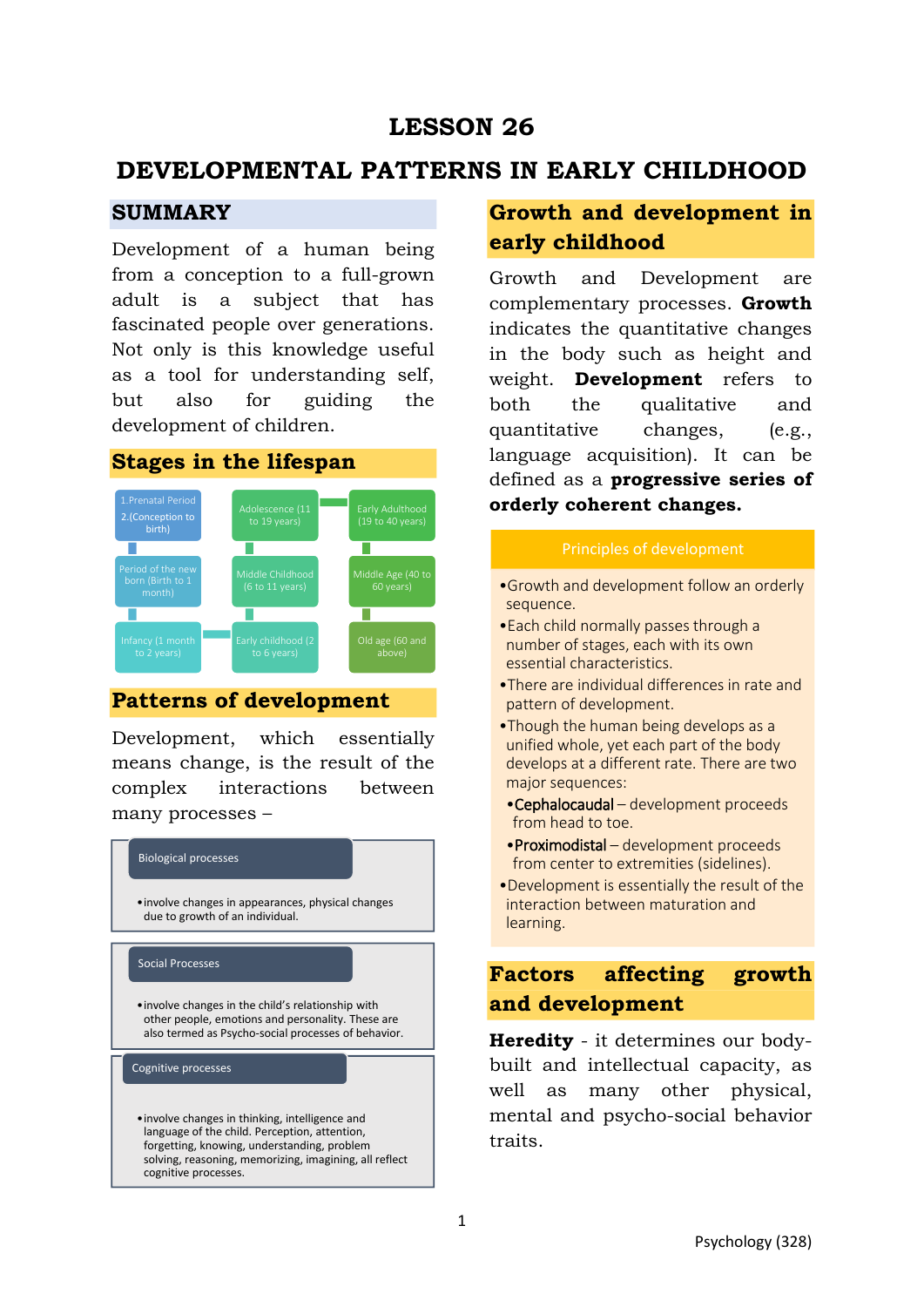**Prenatal environment** - If the mother is getting poor nutrition or is emotionally upset or smokes, drinks, or takes some medicine or suffers from certain diseases; the growth of the child can be adversely affected.

**Nutrition** - Proper nutrition is essential for the healthy development of a child. A malnourished child's growth is either stunted or lopsided.

**Mental level** - Higher intelligence is associated with faster development while lower intelligence is associated with retardation in various aspects of development.

**Emotional climate of home** - If there is a lot of discord/fight at home or the child is not given enough love and attention or there is physical/mental abuse of the child, then the child's development is adversely affected. The affectionate, tolerant or respectful attitudes towards others in the family have a positive impact on children.



**Health of the child** - If the child frequently falls sick, or suffers from some disorder, or is disabled or has disturbed endocrine functioning, his development is likely to suffer. Any inner physiological disorder affects the development.

**Level of stimulation** - The amount of stimulation an environment provides, the opportunities for exploration of environment, opportunities of interaction with other people—all influence the rate of development.

**Socio-economic status** - It determines the kind of nutrition, stimulation, facilities and opportunities the child gets and therefore, affect the rate of his development. It also means the social reputation and the financial conditions of the family.

**Sex** - All children follow the same sequence of development. However, certain skills develop faster in girls and vice-versa. Sex is also a factor that sometime decides the potential of the child in some aspects of development.

# **Characteristics of development in early childhood**

Early childhood as stated earlier is the period from 2 to 6 years of age. This period is sometimes referred to as **preschool period.** In this stage children become more selfsufficient, begin to take care of themselves, acquire language,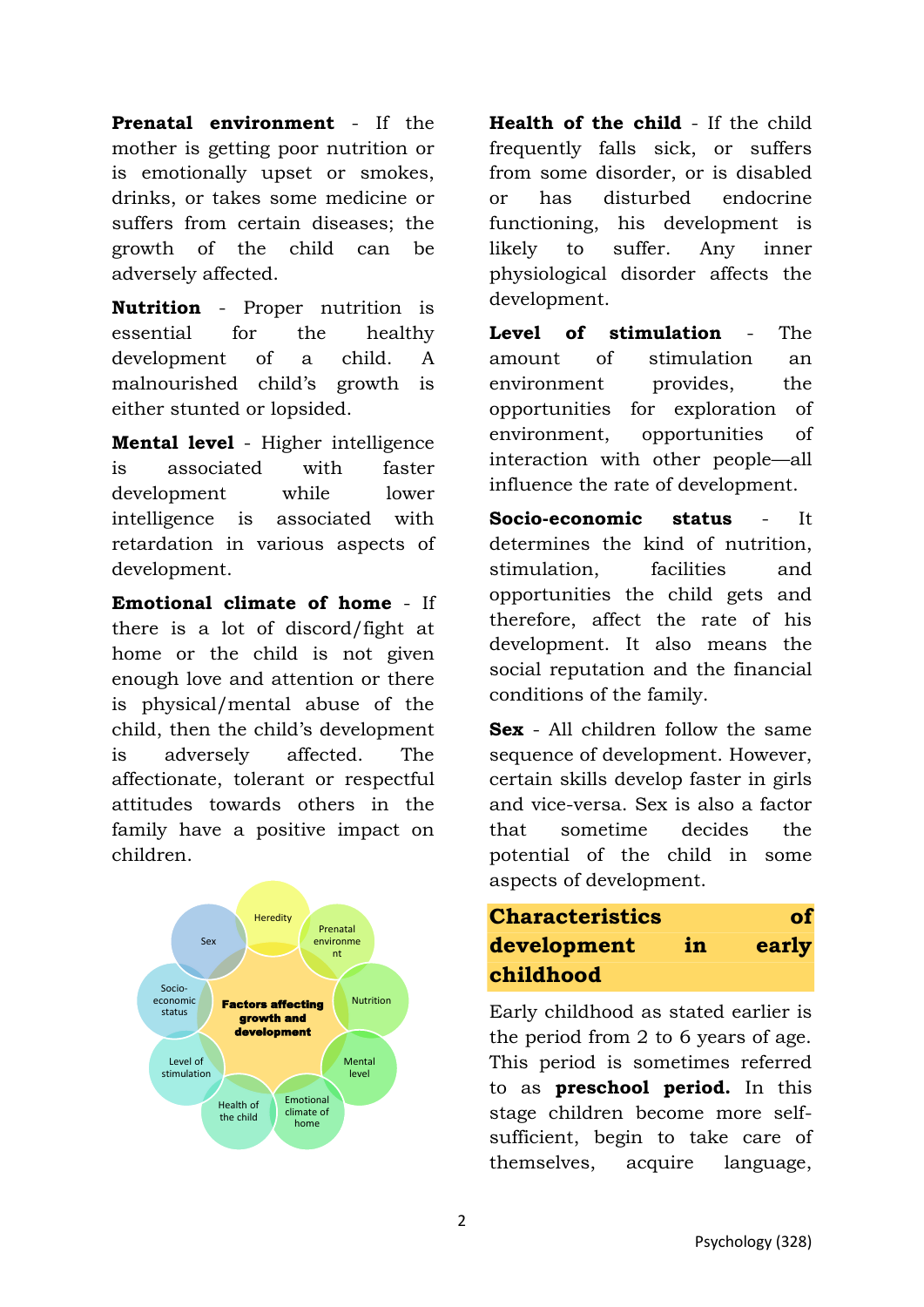become a part of the group, become more coordinated, develop school readiness skills (following instructions, identifying letter etc.) and obtain a higher degree of selfcontrol.

| <b>Features of Cognitive Development</b>                             |
|----------------------------------------------------------------------|
| <b>Object Permanence</b>                                             |
| Egocentric                                                           |
| Absence of logical thinking                                          |
| Animism                                                              |
| Indulges in fantasy and make-believe<br>play                         |
| <b>Uneven attention</b>                                              |
| <b>Limited memory</b>                                                |
| Acquires basic concepts of colour,<br>shape, size, number, days etc. |
| High level of curiosity                                              |
| Language - full sentences and<br>grammatical usage                   |

## **Features of Physical**

**Development**

## At 2 years

- •Weight 23-30 pounds, Height 32-35 inches •Bowel and Bladder control is present
- •can run, kick a ball, build a 3 cube tower

## At 2-3 years

- •Weight 32-33 pounds, Height 37-38 inches
	- •can jump of a step, ride a tricycle, use crayons, build a 8 cube tower etc.

### At 3-4 years

- •Weight 38-40 pounds, Height 40-41 inches
- •Self-sufficient in many routine activities
- •Can stand on one leg, jump up and down, draw a circle and a cross etc.

## At 4-5 years

- •Weight 42-43 pounds, Height 43-44 inches
- •Has mature motor control, skips, dresses on his/her
- self, do long jump, copy a square and a triangle.

## **Features of Emotional Development**

## At 2 years

- •Throws temper tantrums
- •Resents new baby (if present)
- •Has negativism

### At 2-3 years

- •Separation anxiety
- •Has negativism
- •Differentiates facial expressions of anger, sorrow and joy
- •Has sense of humour

- •Displays affection towards parent
- •Pleasure in genital manipulation
- •Imaginary fears of dark, monsters, injury etc.

- •Experience's feelings of responsibility and guilt
- •Feels pride in accomplishmentseparation anxiety